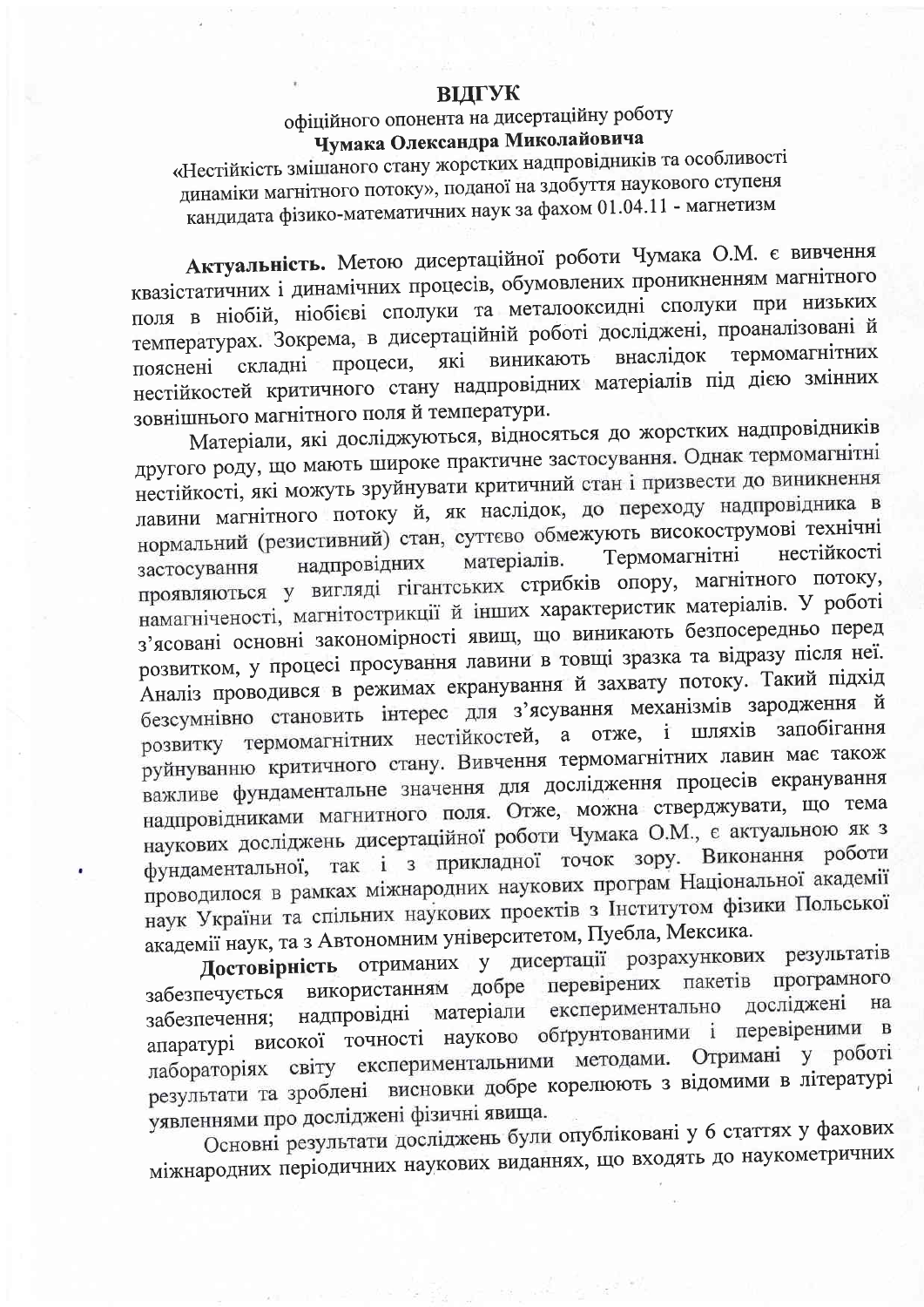баз SCOPUS та WoS і були широко (9 тез доповідей) представлені на вітчизняних і міжнародних наукових конференціях.

Новизна й практична цінність дисертації обумовлюється, насамперед, отриманими в роботі оригінальними результатами, чітко сформульованими висновками й узагальненнями. У роботі отримано ряд нових науково обтрунтованих результатів.

До числа найбільш важливих результатів, отриманих на основі теоретичного вивчення та проведених експериментів слід віднести наступні:

розв'язку рівнянь Максвела лвошарових пілставі лля  $Ha$  $\mathbf{1}$ надпровідників з різними фізичними параметрами шарів отримано новий аналітичний критерій стійкості, що дозволило оптимізувати (збільшити) поріг нестійкості надпровідного стану. Зокрема, для надпровідника Nb<sub>3</sub>Sn, покритого шаром NbTi, магнітне поле першої термомагнітної лавини зростає більш ніж у півтора рази.

відтворити існуючі у літературі експериментальні метою  $2.$  $\mathcal{B}$ змодельовані неоднорідні фронти проникнення вперше спостереження, магнітного потоку в надпровідник та контури індукції з різним рівнем шорсткості. Розрахунки для режимів екранування зовнішнього поля та захоплення магнітного потоку зроблені з використанням еліптичної моделі критичного стану С. Romero-Salazar. В роботі також продемонстровано виникнення островів мейснерівського стану. Таке моделювання дозволить в стійкості критичного стану отримати критерій лля майбутньому надпровідників з шорстким фронтом проникнення магнітного поля.

3. Вперше отримано аналітичні розв'язки системи рівнянь, які описують вимущені коливання ізольованого вихору Абрикосова під дією зовнішньої періодичної сили з урахуванням ефективної маси вихору та сил, які на нього діють: пінінгу, Лоренца, пружності та в'язкості. Побудовано та проаналізовано траєкторії руху вихору Абрикосова для фізичних параметрів надпровідника YBa<sub>2</sub>Cu<sub>3</sub>O<sub>7-8</sub> у двох орієнтаціях зовнішнього поля відносно кристалічної осі. Встановлена ієрархія діючих сил у частотному діапазоні до 1 ТГц. На низьких частотах (до 500 МГц) Найбільший вплив на динаміку вихору має сила його пружності, вище 1 ГГц - сила Лоренца, інерційність вихору визначає його траєкторію на частотах вище 100 ГГц.

4. В рамках концепції критичного стану Біна була вперше побудована наочна індукційно-струмова модель-схема інверсії повного магнітного моменту, що спостерігалася в експерименті на об'ємному надпровідному монокристалі YBa<sub>2</sub>Cu<sub>3</sub>O<sub>7-8</sub>. Спостереження та розуміння цього явища є важливим для застосування об'ємних надпровідників як «постійних» магнітів, наприклад, у надпровідних електричних двигунах та левітаційних пристроях тощо.

Отримані результати доповнюють і розширюють наявні уявлення про фізичні явища, що виникають в процесі входження магнітного потоку й перетворенні критичного стану жорстких надпровідників другого роду. Крім вони можуть бути використані при проектуванні приладів з TOTO.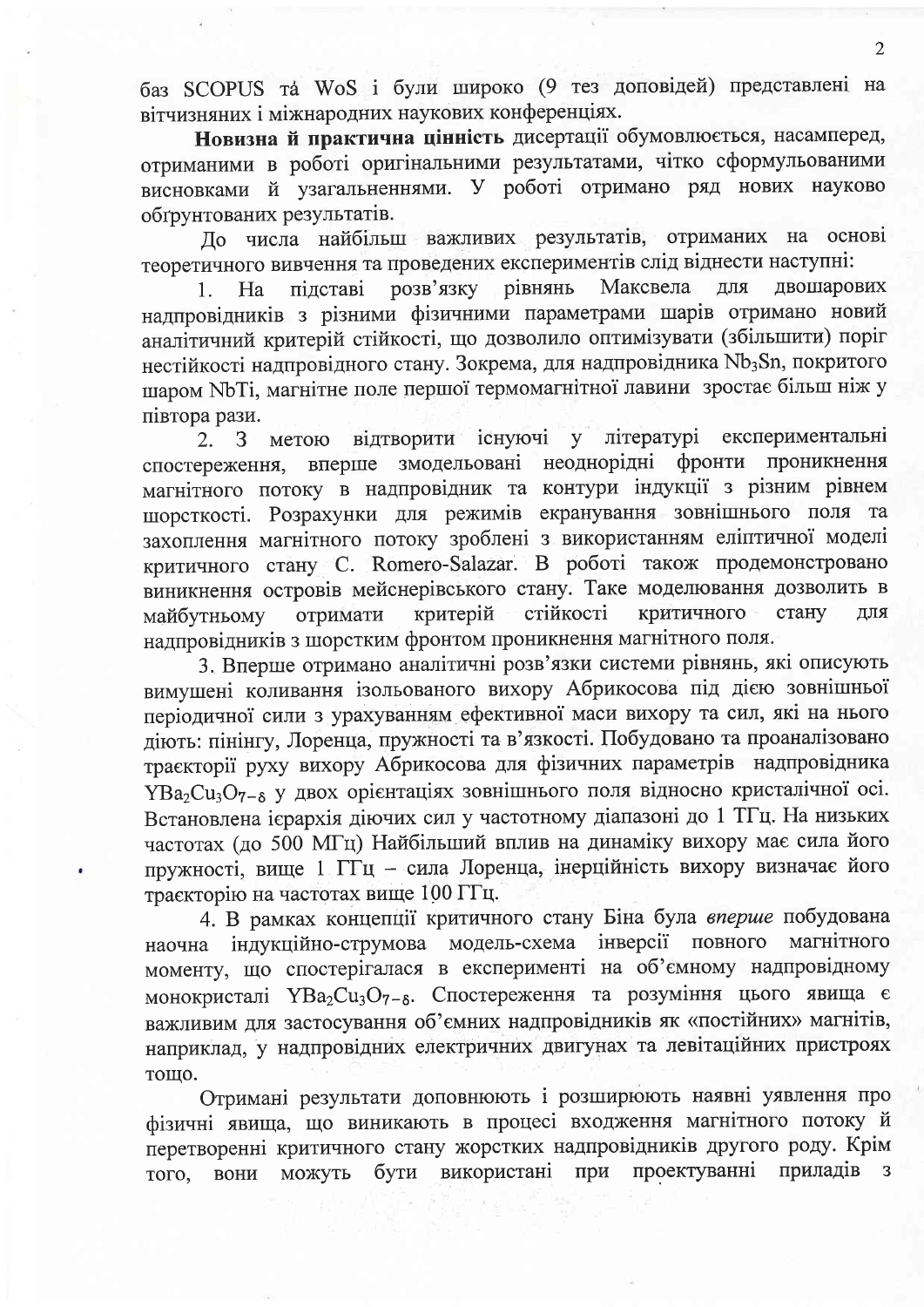використанням надпровідних елементів: для потреб енергетики, транспорту, а також для наукових досліджень.

Дисертація складається із вступу, п'яти розділів, висновків, і списку зі 141 найменувань. Вона викладена на 125 сторінках літератури машинописного тексту, що включають 27 рисунків та 3 таблиці. В кожному розділі своя нумерація параграфів, пунктів, формул і рисунків.

У вступі досить повно обтрунтовано вибір тематики й сформульовані цілі й завдання досліджень, показані актуальність, наукова новизна, практична цінність роботи, зазначений особистий внесок автора, зв'язок роботи з науковими програмами, планами, темами й вказано, де проведена апробація результатів дослідження.

У списку літератури досить широко представлені літературні дані, опубліковані в провідних журналах світу, в тому числі й роботи, які вийшли останнім часом, що свідчить про те, що дисертант добре орієнтується у літературі з даної тематики.

В першому розділі представлено аналіз сучасного стану проблеми пов'язаної з термомагнітною нестійкістю жорстких надпровідників II роду, та лавинною динамікою магнітного потоку, яка є наслідком цієї нестійкості. Проаналізовані відомі механізми виникнення стрибків потоку й способи запобігання такому сценарію розвитку подій. Детально розглянута лавинна динаміка магнітного потоку у об'ємних надпровідниках, порожнистих циліндрах (екранах) та з'ясовано роль фактору розмагнічування. Важливо зазначити, що дослідження проведені з урахуванням магнітної передісторії стану матеріалів. На підставі представленого аналізу сформульовані наукові проблеми й завдання, які були вирішені під час виконання дисертаційної роботи.

В другому розділі розглянуто проблему стійкості двошарового жорсткого надпровідника з різною критичною густиною струму внутрішньої частини та покриття. Отримано критерій стійкості критичного стану для двошарового надпровідника. Стійкість надпровідних властивостей сильно залежить від товщини покриття та від співвідношення критичних густин струмів. Використовуючи покриття з меншою густиною струму, отримано збільшення поля першого стрибка потоку, а також критичні розміри надпровідних елементів. Встановлено оптимальну товщину поверхневого шару, що дозволяє максимально збільшити стійкість критичного стану двошарових структур для надпровідників на основі ніобію.

Третій розділ присвячений комп'ютерному моделюванню шорсткого фронту магнітного потоку в циліндрі з жорсткого надпровідника II роду з використанням залученої з літератури еліптичної моделі критичного стану. рахунок використання густини струму з просторовою  $3a$ Зокрема, періодичністю, чисельними розрахунками отримано розподіл індукції магнітного поля близький до того, який спостерігається в зразках реальних матеріалів в режимах екранування і захоплення магнітного потоку. Моделювання, через управління параметрами задачі, дозволяє досягти різних рівнів шорсткості на профілі фронту потоку, а також отримати на фронті і за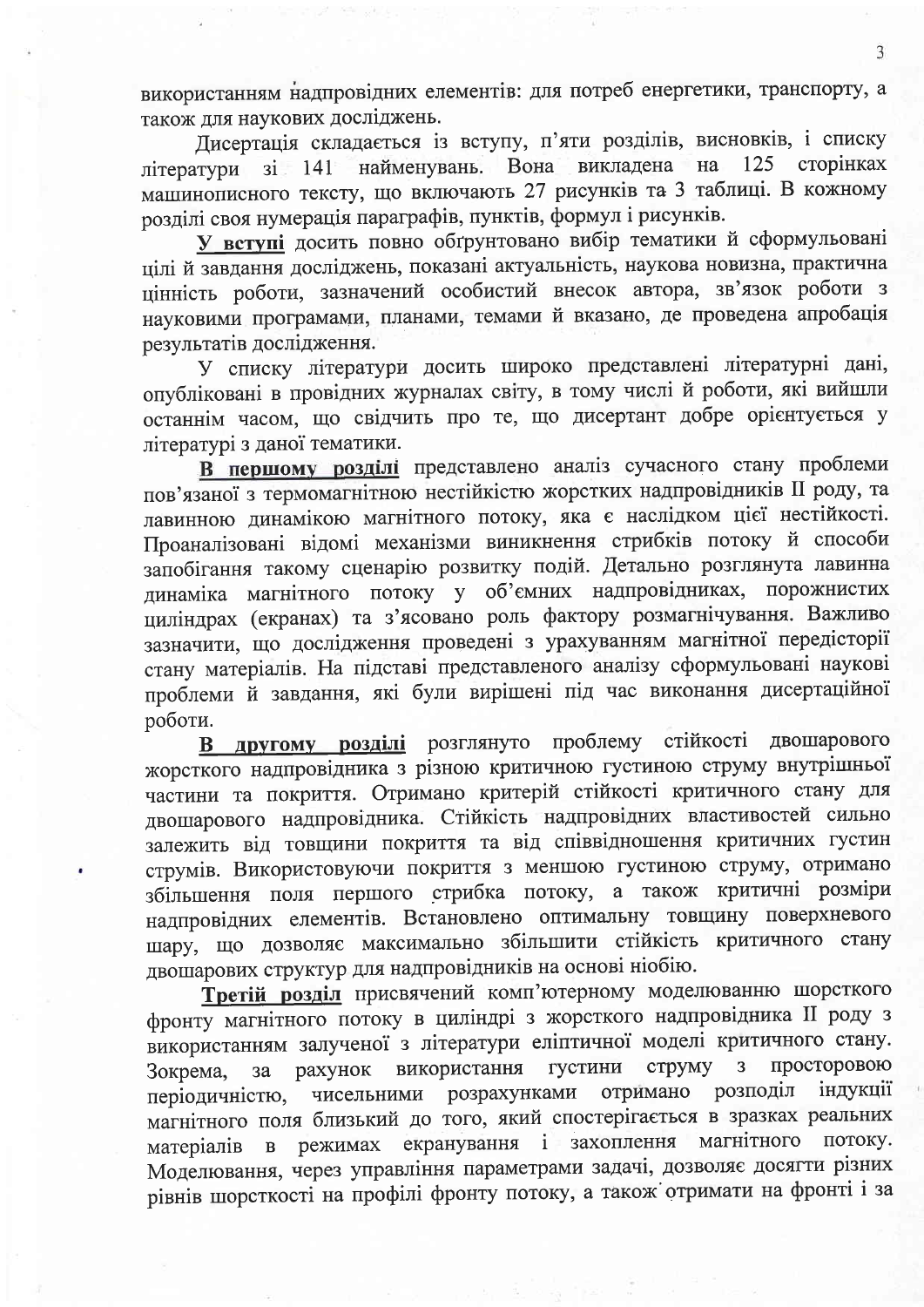ним складні траєкторії циркуляції критичного струму, побачити утворення острівців або порожнин мейснерівського стану, відтворювати картини фронтів, всередині перемагнічування надпровідника. границями пов'язаних  $i<sub>3</sub>$ Важливою особливістю сформульованої моделі є можливість її використання для аналізу стійкості критичного стану (стійкості експлуатаційних параметрів) надпровідників для їх практичного застосування в сильних магнітних полях. Натомість, досі наявні уявлення про стійкість критичного стану засновані на аналізі тільки примітивної (далекої від реальності) ситуації - плаского фронту магнітного потоку, який проникає в надпровідник.

У четвертому розділі вперше запропонована модель-схема інверсії магнітного моменту, що проявляється як стрибок між двома метастабільними станами надпровідника. Модель представлена в термінах критичного стану Біна з відповідною еволюцією просторового розподілу критичного струму. Інверсія моменту з метастабільного стану захоплення магнітного потоку в стан з таким же за величиною моментом, але орієнтованим в протилежному напрямку, спостерігається при термомагнітному процесі в лавинному надпровідному монокристалі YBa<sub>2</sub>Cu<sub>3</sub>O<sub>7-8</sub>. Це явище реалізується в системі без теплового контакту між зразком і навколишнім середовищем, тобто практично в квазіадіабатичних умовах. Виникнення такого явища має велике значення для застосувань об'ємного надпровідника в якості своєрідного «постійного» магніту, наприклад, у надпровідних левітаційних пристроях, тощо.

В п'ятому розділі презентовано двовимірне моделювання вихрових траєкторій. Як відомо, надпровідники другого роду у змішаному стані містять квантовані вихори Абрикосова. Траєкторії руху ізольованого вихору в анізотропному надпровіднику (з параметрами, які відповідають оксиду YBaCuO) під дією зовнішньої періодичної сили, яка згасає вглиб зразка, побудовано з урахуванням ефективної маси вихору і сил, що діють на нього: піннінгу, Лоренца, пружності і в'язкості. Встановлено ієрархію впливів різних сил у широкому діапазоні частот (до ~1 ТГц) зовнішнього чинника на форму й розмір траєкторії. Отримані дані дозволяють якісно пояснити експериментальні досліджувались поодиноким які вихором, маніпуляцій результати експериментально (Auslaender O. M. et al, Nature Physics, 2009) за допомогою магнітно-силової мікроскопії.

В розділі також розглянуто поглинання енергії вихором як функція частоти. Залежність поглинання має два резонансних піки, які відповідають низько- і високочастотній модам спектру коливань. Перша - відповідає моді de Gennes та Matricon, друга пов'язана з інертністю вихору. Проаналізовано також відмінності в прояві вимушених коливань вихору для різних орієнтацій поля в анізотропному YBaCuO та ізотропному низькотемпературному надпровіднику NbTi.

По змісту дисертаційної роботи Чумака О.М. є зауваження:

1. В дуже важливій задачі про проходження шорсткого магнітного фронту вглиб зразка не проаналізовано, чи є дендритна структура однозначно обумовленою дефектністю та складом матеріалу надпровідника, чи в кожному